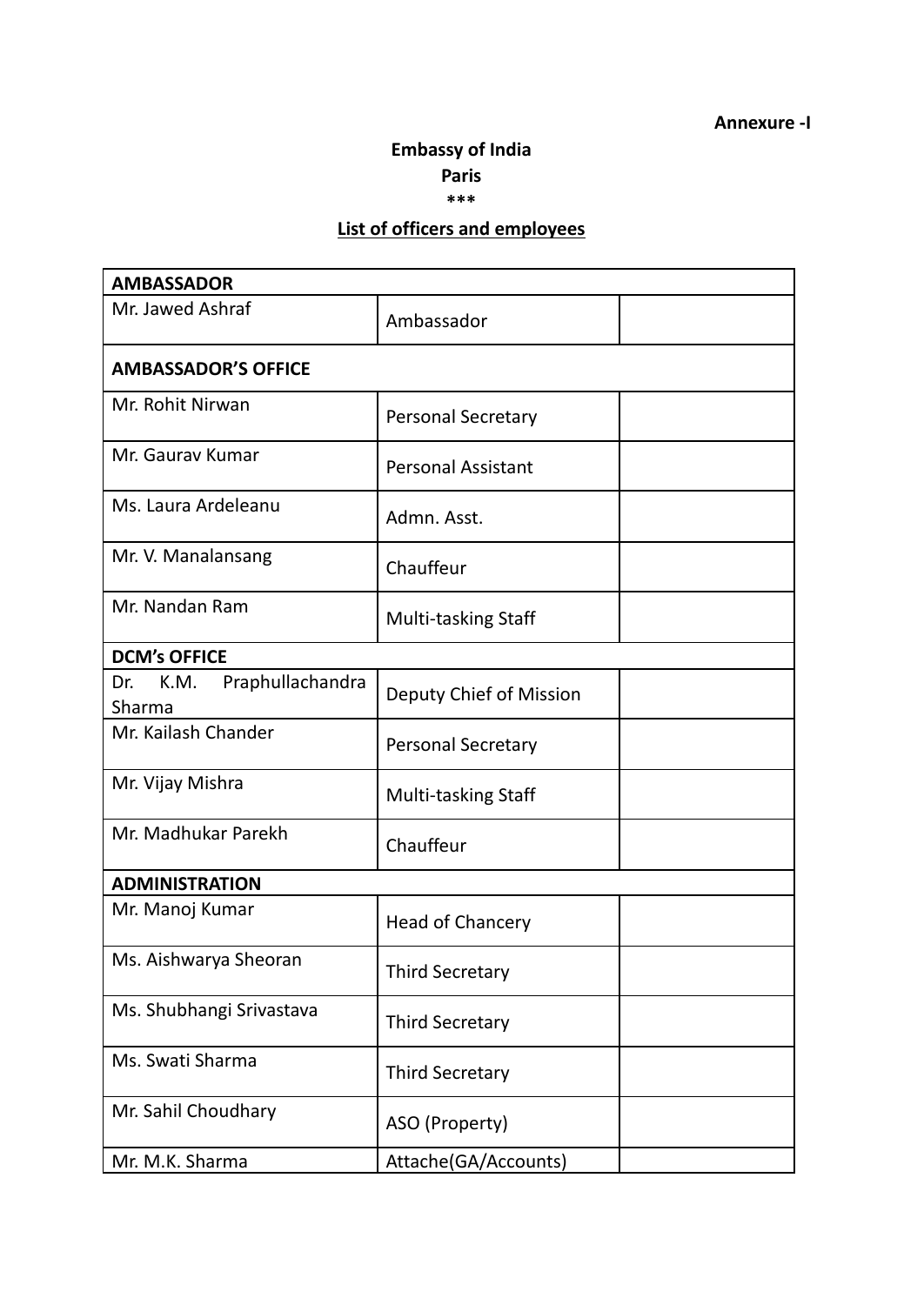| Ms. Shanti Savary                   | Exec. Asst                 |  |
|-------------------------------------|----------------------------|--|
| Mr. T. Murugaiya                    | Exec. Asst                 |  |
| Mr. R. Ipour                        | Sr. Translator             |  |
| Mr. Solomon Alexander               | Exec. Asst                 |  |
| Ms. Shahasnee Goojha                | Receptionist               |  |
| Mr. Praveen Kumar                   | <b>IBSA</b>                |  |
| Mr. Khyali Ram                      | <b>IBSA</b>                |  |
| Mr. Onkar Sharma                    | <b>IBSA</b>                |  |
| Mr. Aston Herath                    | Chauffeur                  |  |
| Mr. Sushanta D Ratnayakage          | Chauffeur                  |  |
| Mr. Siraj Topia                     | <b>Multi-Tasking Staff</b> |  |
| <b>ACCOUNTS</b>                     |                            |  |
| Mr. B.S. Meena                      | Attache (Accounts)         |  |
| Mr. Sanjeev Balhara                 | ASO(GA/Accounts)           |  |
| Mr. S.M.A. Antoine                  | Exec. Asst                 |  |
| <b>PROTOCOL</b>                     |                            |  |
| Mr. Rajesh Kumar                    | SS(Protocol)/DDO           |  |
| Mr. Satya Paul                      | <b>Exec Asst</b>           |  |
| Mr. Deepen Giri                     | Admn Asst                  |  |
| <b>ECONOMIC &amp; COMMERCE WING</b> |                            |  |
| Mr. Tusharanshu Sharma              | <b>FS (E&amp;C)</b>        |  |
| Mr. Deepanshu Khurana               | <b>SS(E&amp;C)</b>         |  |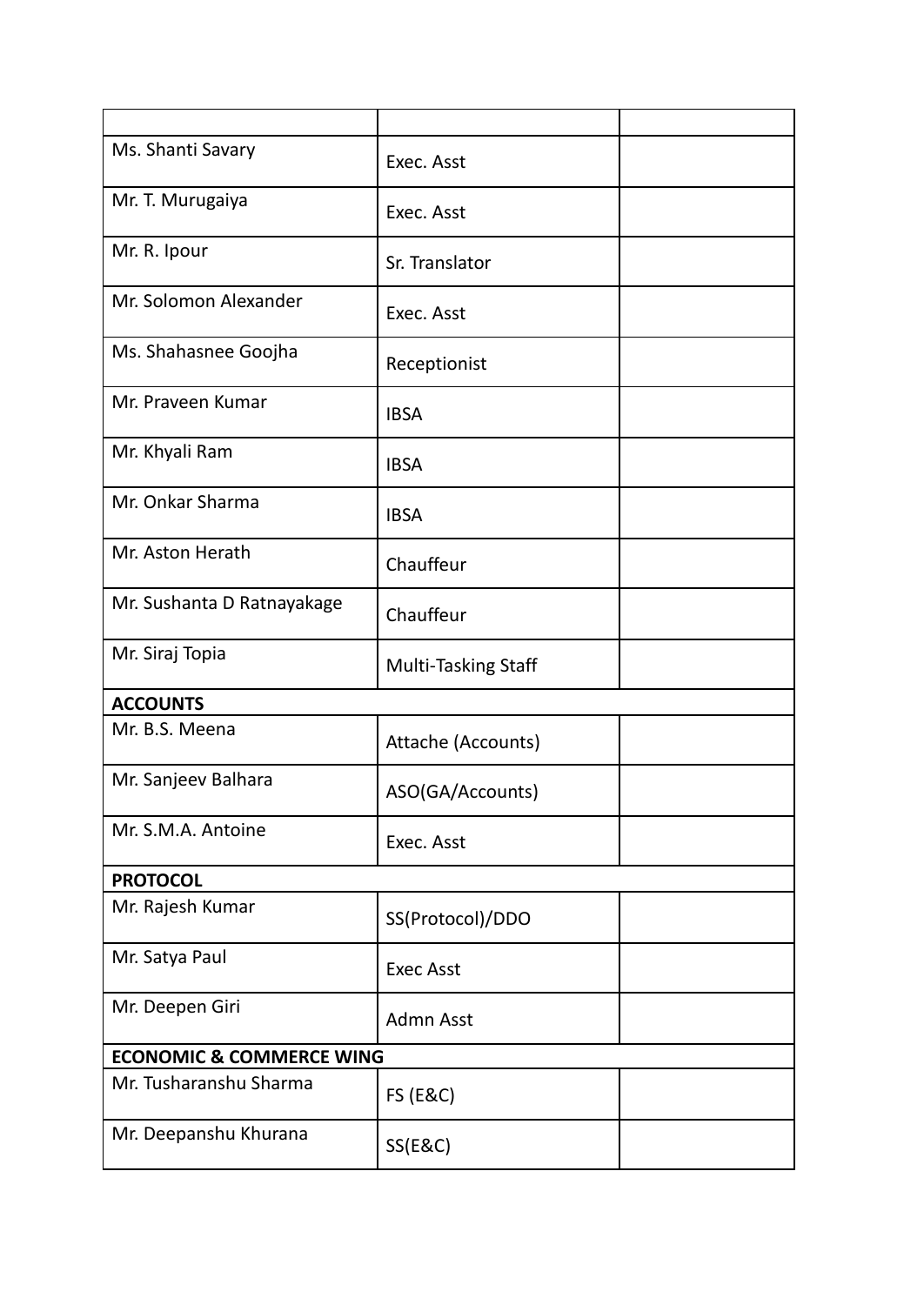| Ms. Shushma Hedaoo         | Attache (E&C)              |  |
|----------------------------|----------------------------|--|
| Mr. Rajnish Kumar Singh    | Attache (E&C)              |  |
| Ms. Annapurna Mahindrawada | Exec. Asst                 |  |
| Mr. Patrice Michel         | Exec. Asst                 |  |
| Ms. Sharmila Walavalkar    | Jr. Translator             |  |
| Ms. Elodie Fabrissin       | Jr. Translator             |  |
| Ms. Camille Bollaert       | Admn. Asst                 |  |
| Mr. N. Sivaramakrishnan    | Concierge                  |  |
| <b>PIC WING</b>            |                            |  |
| Ms. Pujya Priyadarshni     | Second Secretary (PIC)     |  |
| Ms. Liz Jacqueline Toppo   | Second Secretary (PIC)     |  |
| Mr. Anurag Nagar           | ASO (PIC)                  |  |
| Ms. Grace Vedikunnil       | Exe. Asst                  |  |
| Ms. Chand Arti Lakhwani    | Jr. Translator             |  |
| Mr. Senechal Florent       | Admn. Asst.                |  |
| Mr. Nainesh Ozarkar        | <b>Multi-Tasking Staff</b> |  |
| <b>POLITICAL WING</b>      |                            |  |
| Ms. Sucheta Chatterjee     | FS (Pol)                   |  |
| Mr. Akshay Tyagi           | SS(Pol)                    |  |
| Ms. Anjali Surendranathan  | SS(Pol)                    |  |
| Mr. Darshan Singh          | ASO(Pol)                   |  |
| Sh. Shree Prakash Pandey   | ASO (Pol.)                 |  |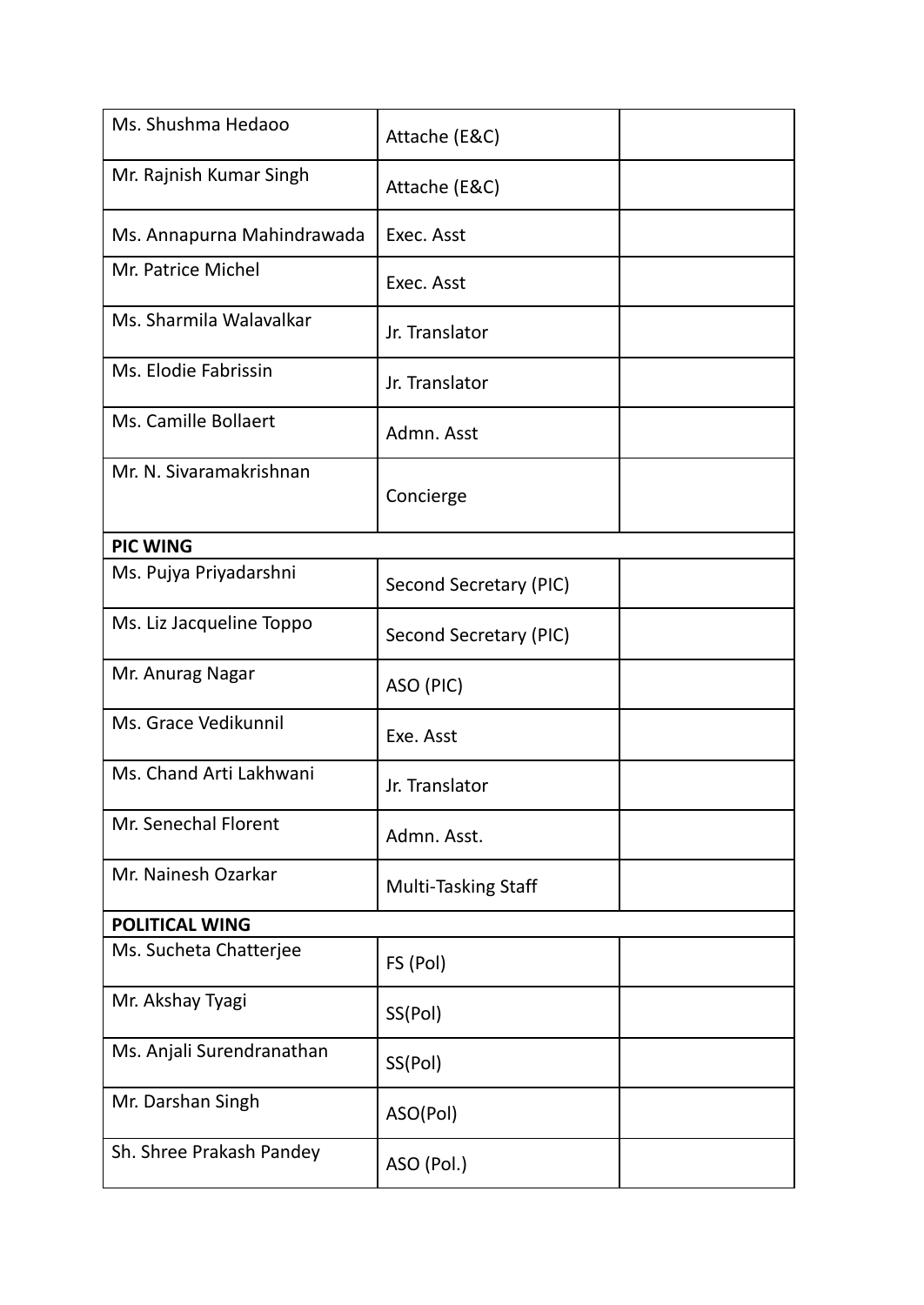| Ms. Renee M. Cooper         | Exec. Asst            |  |
|-----------------------------|-----------------------|--|
| Ms. Clara Vizzari           | Jr. Translator        |  |
| Ms. Yamina Oudai Celso      | Admn. Asst.           |  |
| <b>CONSULAR WING</b>        |                       |  |
| Ms. Shrila Datta Kumar      | Minister (Consular)   |  |
| Sh. Suresh Kumar            | FS (Cons)             |  |
| Ms. Arpita Lakhanpal        | PS to Min(Cons)       |  |
| Mr. Mohitesh Sharma         | <b>ASO</b>            |  |
| Mr. B.N. Unnikrishnan       | <b>ASO</b>            |  |
| Ms. Geetha Radhakrishnan    | Exec. Asst            |  |
| Mr. Amalorpavanandin Albert | Exec. Asst            |  |
| Ms. Malini Ipour            | Exec. Asst            |  |
| Ms. Romi Takyar             | Exec. Asst            |  |
| Ms. P. Sabine               | Exec. Asst            |  |
| Ms. Saraswathi Maurice      | Exec. Asst            |  |
| Mr. Kanthavel Pajany        | Exec. Asst            |  |
| Mr. Jean Pierre Gnana       | Exec. Asst            |  |
| Ms. Assogane Gnanalakshmi   | Exec. Asst            |  |
| Ms. Anita Sharma            | Exec. Asst            |  |
| Ms. Flora Savary            | Admn. Asst            |  |
| Mr. Florent de Gassart      | Admn. Asst            |  |
| Mr. Murugan                 | Multi - Tasking Staff |  |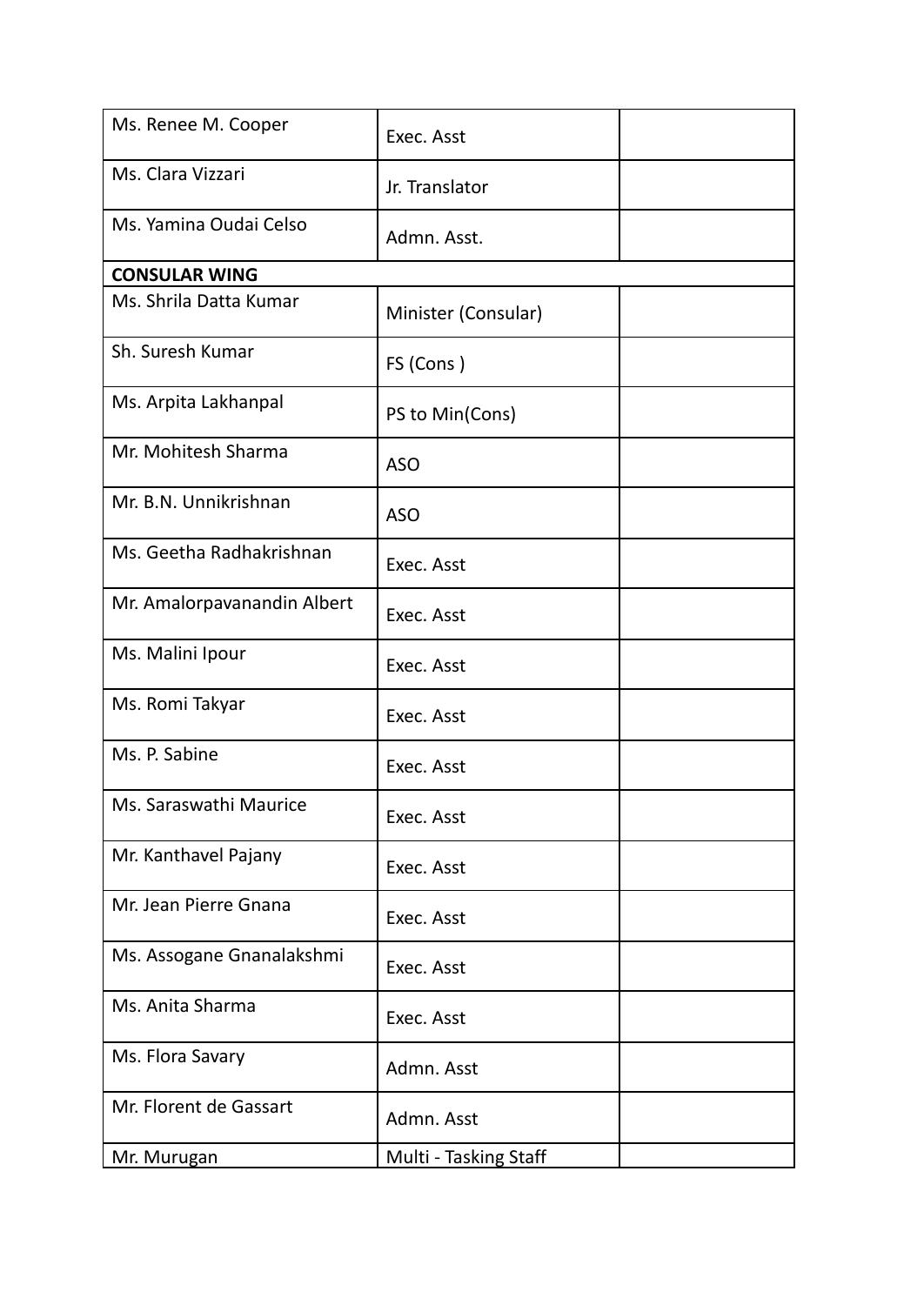| EDUCATION/RESEARCH/TECHNOLOGY & COMMUNITY AFFAIRS |                            |  |
|---------------------------------------------------|----------------------------|--|
| Mr. Kuldeep Singh Negi                            | SS(E,CA&RT)                |  |
| Mr. Lakshmi Manohar A.                            | PA to FS(E,CA&RT)          |  |
| Mr. D. Balagourou                                 | Exec. Asst                 |  |
| <b>ITOU</b>                                       |                            |  |
| Vacant                                            |                            |  |
| <b>MILITARY WING</b>                              |                            |  |
| Brig. Zubin Bhatnagar                             | <b>Military Attache</b>    |  |
| Mr. Surender Singh Chauhan                        | Superintendent             |  |
| Mr. Rakesh Kumar, PA to MA                        | PA to Military Attache     |  |
| Ms. Premlata Kumar                                | Jr. Translator             |  |
| Mr. Alban Morel                                   | Admn. Asst                 |  |
| Mr. Vallaban Bascarane                            | <b>Multi-Tasking Staff</b> |  |
| <b>AIR WING</b>                                   |                            |  |
| Air Cmde. Hilal.A Rather                          | Air Attaché                |  |
| Wg.Cdr. B.B.S Anand                               | Dy. Air Attaché            |  |
| WO Sh. Jagadeesh O.                               | <b>Purchase Officer</b>    |  |
| WO K Ajith Kumar                                  | Adjutant                   |  |
| Ms. Amutha Rock                                   | <b>Admn Assistant</b>      |  |
| <b>ATOMIC ENERGY WING</b>                         |                            |  |
| Mr. Madala K Chakravarthy                         | Counsellor (AEW)           |  |
| Vacant                                            | Admn Asstt                 |  |
| <b>ISRO TECHNICIAL LIAISON UNIT</b>               |                            |  |
| Mr. Tushar R. Phadnis                             | Counsellor (Space)         |  |